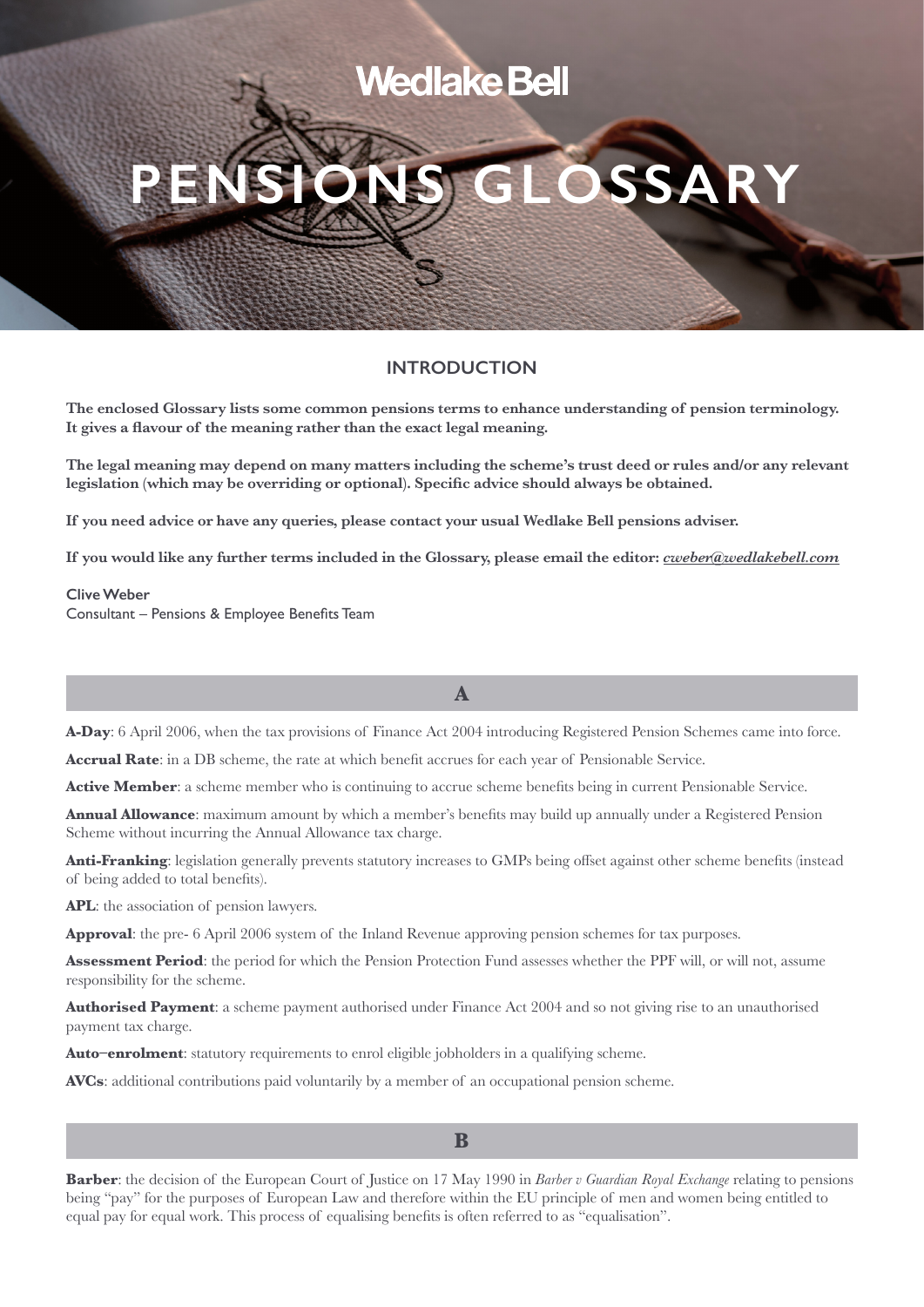**Beneficiary**: generally a person actually or prospectively in receipt of a pension or lump sum under a pension scheme. In a broader sense it may include any person or organisation which derives a benefit from the scheme and in this context can include a participating employer.

**Benefit Crystallisation**: member becoming entitled to immediate pension benefits including where such benefits are designated for Drawdown; a trigger for testing the value of the member's benefits against the member's available Lifetime Allowance.

**Buy-in**: where trustees buy a policy as a scheme investment to provide pension benefits for which the trustees continue to have direct responsibility to provide.

**Buy-out**: where trustees transfer member liabilities out of a scheme to e.g. an insurer, so that the scheme trustees are no longer responsible for paying the benefit and the members cease to be scheme members.

# **C**

**Cash equivalent transfer value (CETV)**: the value of a member's scheme benefits calculated on a statutory minimum basis and for which the member has an entitlement to require a transfer to another scheme or other appropriate arrangement.

**CJEU**: court of justice of the European union (previously known as the European court of justice).

**Clearance**: an employer obtaining confirmation from the Pensions Regulator ("TPR") that TPR will not exercise certain anti-avoidance powers.

**Closed scheme**: generally, a scheme closed to new members, or a scheme closed to new members and closed to accrual for future service.

**CN**: Contribution Notices issued by The Pensions Regulator (TPR) under Pensions Act 2004 as amended.

**Code of Practice**: TPR issues Codes of Practice to assist the good running of pension schemes. Such Codes are laid before Parliament and may be taken into account by the Courts. TPR plans to replace the 14 existing different Codes with a new Single Code during 2022. See also Code-related Guidance.

**Code-Related Guidance**: TPR's practical Guidance aiming to make its Codes of Practice more meaningful.

**Commutation**: converting part (or sometimes the whole) of a pension to a lump sum.

**Contracted-out**: a scheme which prior to 6 April 2016 provided certain benefits in lieu of part of state pension benefits.

**Conversion**: converting one type of benefit into another e.g. a pension into a lump sum. See also GMP Conversion below.

**COP**: United Nations Conference of Parties on Climate Change, last held in Glasgow November 2021.

**CPI**: Consumer Prices Index.

**CPIH**: Consumer Prices Index with Housing Component.

**D**

**DB**: Defined Benefit scheme under which members' benefits are calculated by reference to their Pensionable Service and Final Pensionable Salary (or such other definitions as the scheme uses e.g. pensionable earnings).

**DC**: Defined Contribution scheme under which members' benefits depend on the value of their pension savings.

**Debt on Employer:** where an employer in a defined benefit scheme is due to pay an amount to the scheme trustees under the Debt Legislation.

**Debt Legislation**: the pensions legislation setting out the circumstances in which an employer or former employer in a defined benefit scheme is liable to pay an amount to a scheme on exiting the scheme.

**Deferred Member**: a scheme member who is no longer an Active Member no longer accruing and has not started to receive scheme pension benefits.

**Deferred Pension**: pension payable in due course to a Deferred Member.

**Deficit**: in a DB or Hybrid scheme, the amount by which scheme assets are less than scheme liabilities on the scheme's valuation basis.

**Dependant:** a person financially dependent on a member or former member.

**Drawdown**: a process whereby a scheme member is entitled to draw an amount from the member's pension fund.

**DWP**: the Department of Work and Pensions.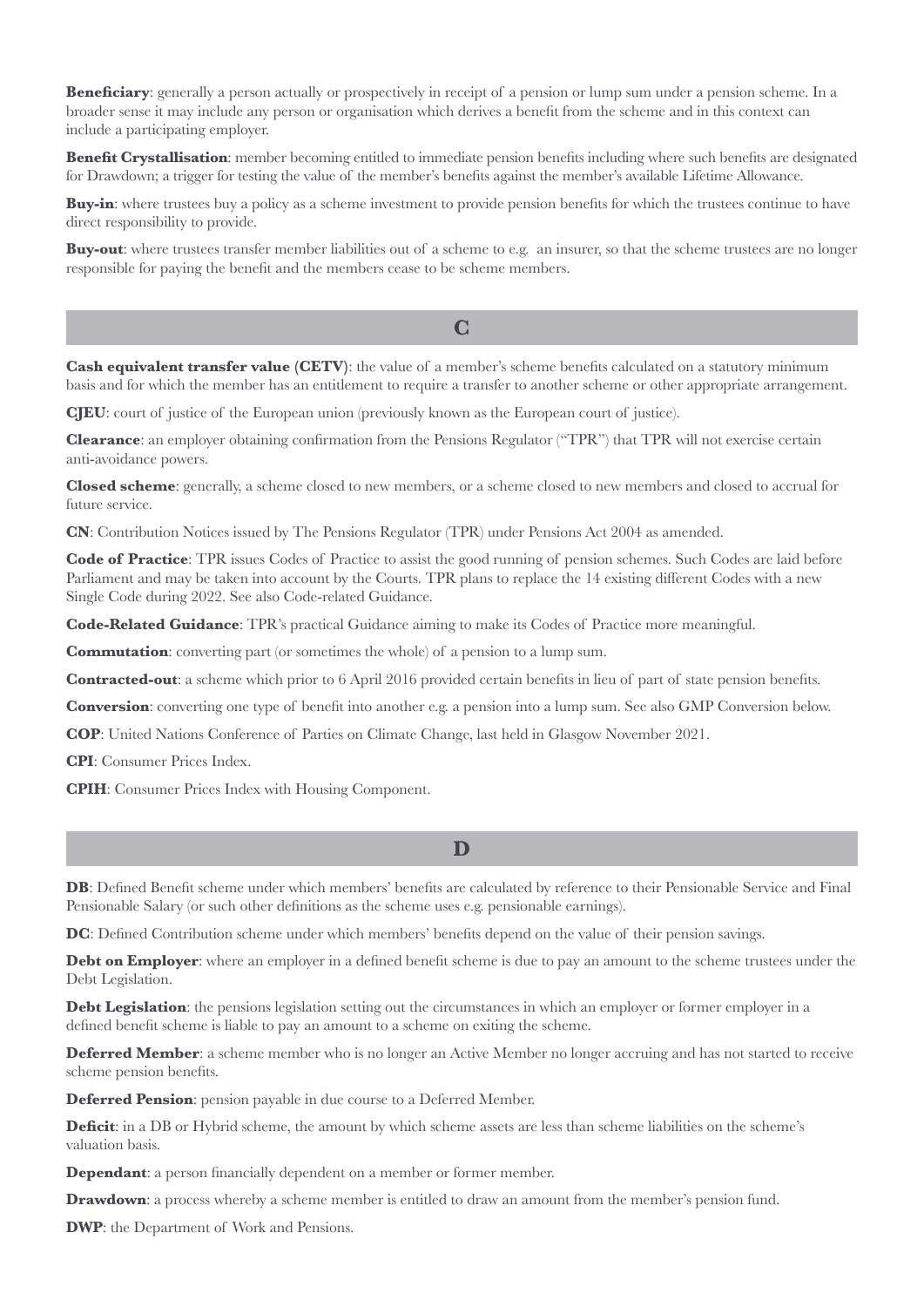**Early Leaver**: a member ceasing to be in Pensionable Service before NRD.

**Earnings Cap**: limit on earnings that are pensionable under a pre- 6 April 2006 Inland Revenue approved scheme.

**EFRBS**: employer-financed retirement benefits scheme.

**Equalisation**: see above under Barber and below under GMP Equalisation.

**ERI**: employer-related investment.

**ESG**: environmental, social and governance.

**ETV**: enhanced transfer value over and above the minimum statutory transfer value.

**Expression of Wishes form**: form for a member expressing wishes about death benefits.

**FA 2004**: Finance Act 2004.

**FCA**: Financial Conduct Authority.

**Final Pensionable Salary**: a member's pay at or near the time the member ceases to be an Active Member of a scheme.

**Final Salary Scheme**: a scheme under which members' benefits are calculated by reference to their Final Pensionable Salary.

**F**

**Flexible Access**: facility for a member to access their DC benefit in a flexible way.

**FSDs**: financial support directions issued by TPR under its anti-avoidance powers.

**FTT**: First Tier Tribunal (for pensions tax cases); see also UTT below.

**FURBS**: funded unapproved retirement benefits scheme.

#### **G**

**GAD**: Government Actuary's Department.

**Guaranteed Annuity Rates (GAR)**: a provider's guaranteed minimum level of annuity.

**Guaranteed Minimum Pension (GMP)**: an amount of pension earned by members of certain contracted-out schemes.

**GMP Conversion**: changing GMP pension benefits into non – GMP pension benefits into Section 24A to 24H, Pension Schemes Act 1993.

**GMP Equalisation**: scheme trustees' obligations under "Barber" (see above) to equalise contracted out (GMP) scheme benefits to the extent required.

**Guarantee Period**: balance of five years' pension payments payable on Pensioner dying within five years of pension commencing.

#### **H**

**HMRC**: Her Majesty's Revenue & Customs.

**Hybrid Scheme**: a scheme offering a mix of DB and DC benefits.

**I**

**IAS**: international accounting standards.

**IDRP**: internal dispute resolution procedure.

**IHT**: inheritance tax.

**IR Limits**: Inland revenue limits being the tax approved limits prior to 6 April 2006.

**E**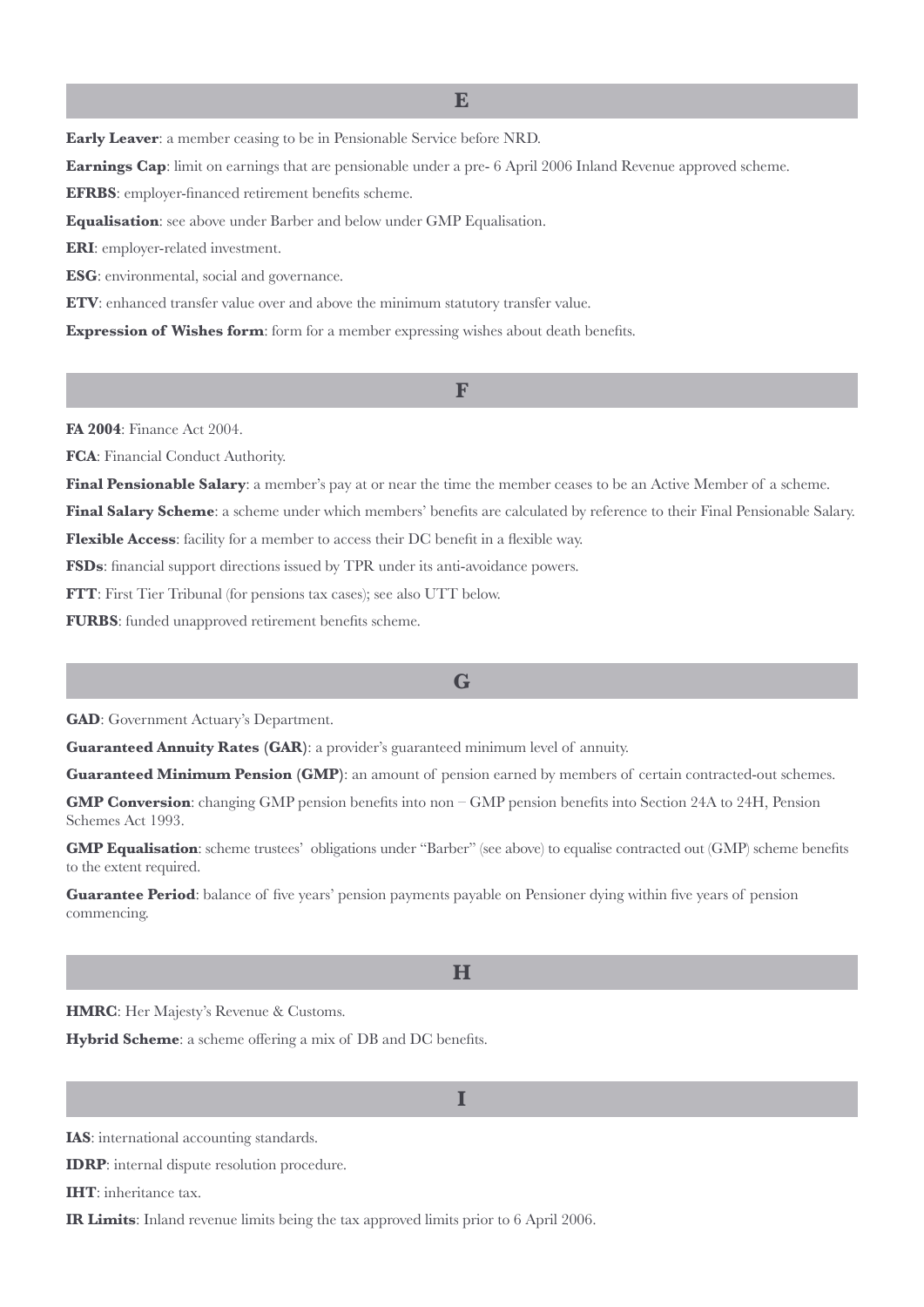**IMA**: investment management agreement.

**Inflation**: rise in prices or other increase in cost of living.

**ISDA**: international swaps and derivatives association.

**J**

**Jobholder**: for the purposes of auto - enrolment, a person who qualifies as a jobholder.

**Judicial Review**: a Court process challenging Government decisions/legislation. For instance, the Government's decision to change the calculation of the Retail Prices Index is due to be judicially reviewed, expected in August 2022.

**JWG**: a joint working group of organisations in the pensions industry.

**K**

**L** 

**LDI**: liability driven investment.

**–**

**LPI:** limited price indexation (eg  $X\%$ ) per year in line with a chosen index, up to a cap eg  $5\%$ ).

**LA/LTA**: Lifetime Allowance (maximum value of tax favoured benefits under a Registered Pension Scheme).

Liberation: extracting pension benefits from registered pension schemes in deliberately unauthorised ways and usually resulting in a tax charge.

**LTA Charge**: tax charge on excess of members' benefits under a Registered Pension Scheme.

**Lower Earnings Limit**: minimum earnings level for state pension benefit purposes.

#### **M**

**Master Trust**: broadly, an occupational pension scheme providing money purchase benefits, in which two or more unconnected employers participate.

**Minimum Pension Age:** the earliest age a member can normally commence receipt of their scheme benefits.

**MND**: Member-nominated directors (schemes with corporate trustee required to have a minimum number of directors nominated and selected by scheme members).

**MNT**: Member-nominated trustees (unincorporated trustee boards required to have a minimum number of trustees nominated and selected by scheme members).

**Money Purchase Annual Allowance**: reduced amount of Annual Allowance applying to money purchase contributions in certain circumstances.

**Money Purchase Scheme**: scheme benefits depend on value of scheme fund, otherwise known as a DC scheme (defined contribution scheme).

**Multi – Employer Scheme**: a scheme which has more than one participating employer (or former employer remaining liable).

**N**

**NEST**: national employment savings trust, a trust-based defined contribution occupational pension scheme.

**NMPA**: normal minimum pension age (age 55 from 2010, and intended to be age 57 from April 2028), being the earliest age a member can normally commence receipt of their pension.

**Notifiable Event**: events notifiable to TPR under section 69 and 69A Pensions Act 2004.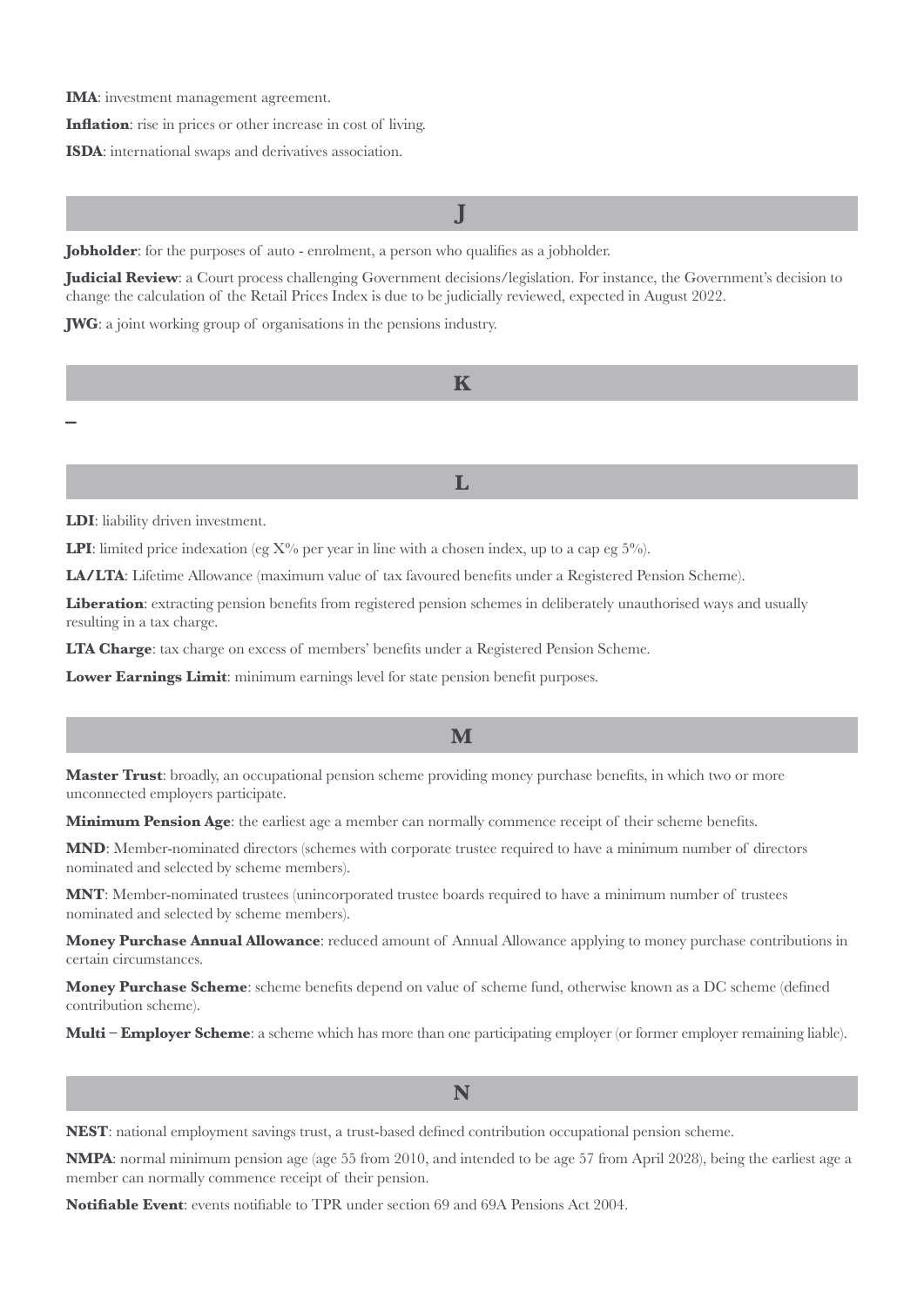#### **NRA**: normal retirement age.

**NRD**: normal retirement date.

**O**

**Obiter:** the part of a Court judgment which is merely persuasive and not legally binding.

**Open Market Option:** a member's right to choose the insurer for purchasing an annuity.

**P**

**PASA**: pensions administration standards association.

**PCLS**: pension commencement lump sum (also known as tax free lump sum).

**Pension Increase Exchange ("PIE")**: a method by which a member, to provide a higher initial pension, gives up part of future pension increases.

**Pensionable Service**: service with the employer whilst actively accruing benefits in the empoyer's pension scheme.

**Pensions Tax Manual**: published online by HMRC.

**PO**: Pensions Ombudsman.

**PPF**: Pension Protection Fund.

**PPF compensation**: PPF compensation payable to members of schemes for which the PPF has accepted responsibility after the Assessment Period. During the Assessment Period the trustees must pay benefits reduced to PPF compensation levels where necessary.

**PRA**: Prudential Regulation Authority.

**Preservation**: legislation relating to Deferred Member rights.

**Protected Rights**: minimum benefits accrued in a contracted-out money purchase scheme prior to 6 April 2012.

**Public Sector Pension Scheme**: a scheme operating in the public (as opposed to private) sector.

**PUP**: paid up pension for Deferred Pensioner.

# **Q**

**Qualifying Period**: period of service qualifying a member for a Deferred Pension.

**QROPS**: Qualifying recognised overseas pension scheme being a scheme established outside the UK meeting conditions specified in Finance Act 2004 as amended.

**QNUPS**: Qualifying non-UK pension scheme being a form of QROPS.

# **R**

**Recovery Plan**: period and terms for paying scheme deficit.

**Registered Pension Scheme**: a scheme registered with HMRC for tax favoured status.

Retail Prices Index (RPI): an index (still in use in some cases e.g. to provide increases to pensions in payment).

**Revaluation:** increasing a deferred pension between a member ceasing to be in pensionable service and starting to receive the scheme pension, as specified under Pension Schemes Act 1993 and/or scheme rules.

**S**

**Salary Sacrifice**: employer and employee agreement by which the employee gives up part of salary in exchange for a different benefit e.g. employer paying an equivalent amount to the pension scheme.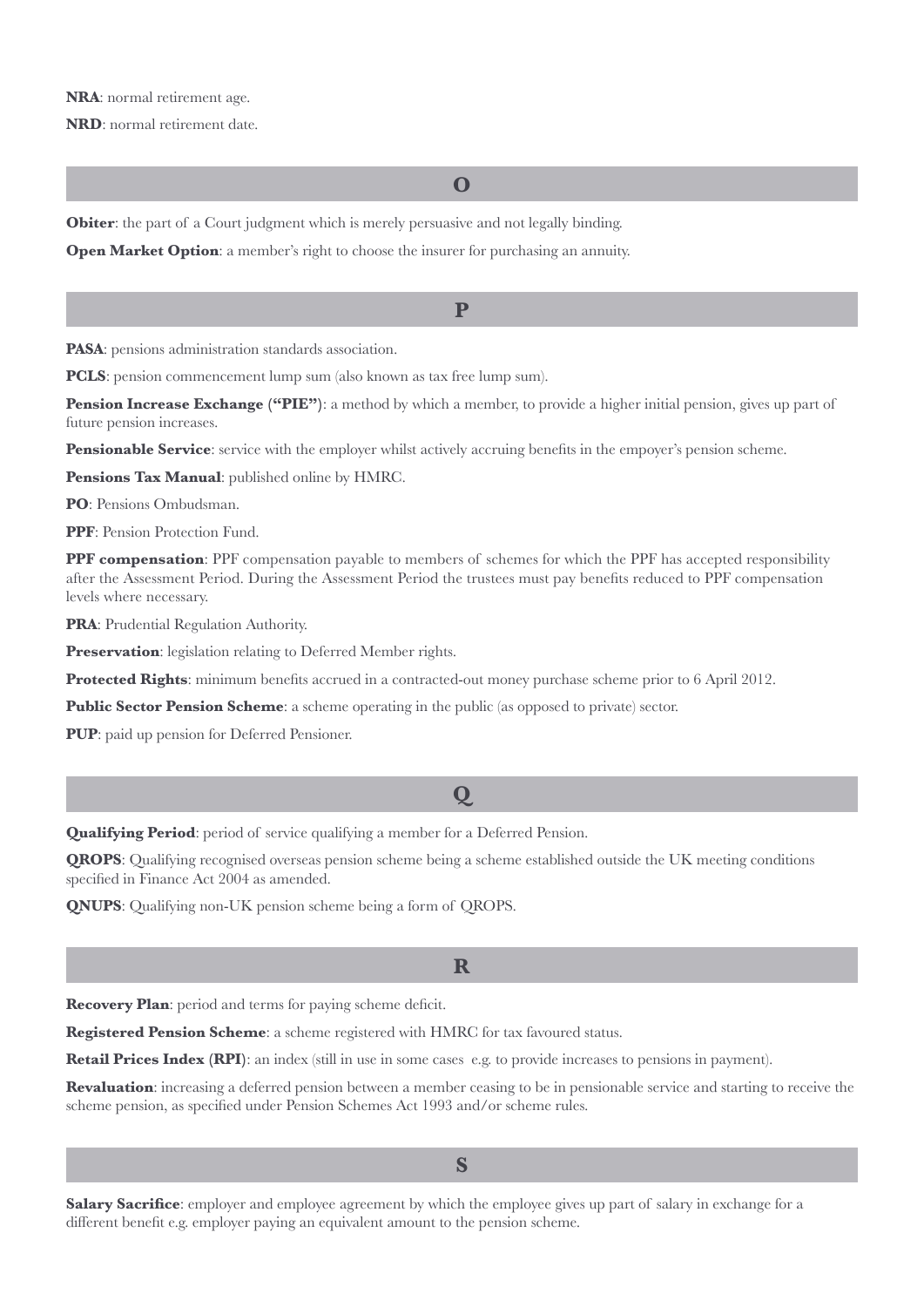**Schedule of Contributions**: in accordance with Pensions Act 2004, records the contributions due to a DB scheme.

**Scheme Actuary**: an individual actuary appointed by scheme trustees under section 47 Pensions Act 1995.

**SPA**: State Pensions Age.

**SERPS**: State earnings related pension scheme.

**Sex Equalisation:** as required under Barber, see above.

**SFO**: statutory funding objective under Pensions act 2004.

**SIP**: statement of investment principles.

**SIPP**: self-invested personal pension.

**SSAS**: small self-administered scheme.

**Statutory Instrument**: legislation in the form of regulations made under an Act of Parliament.

**Superfunds:** a collection of DB schemes with special funding arrangements.

**T**

**Tax free lump sum**: maximum tax free lump sum payable under a registered pension scheme as part of member's pension benefits (also known as pension commencement lump sum (PCLS)).

**TCFD**: Task force on Climate-related Financial Disclosures.

**Technical Provisions**: amount required to beheld in respect of scheme pension liabilities under Pensions Act 2004.

**TKU**: Trustee Knowledge and Understanding, as required under Pensions Act 2004.

**TPAS**: the Pensions Advisory Service.

**TPR**: the Pensions Regulator established under Pensions Act 2004.

**TPR Prosecutions**: for instance, for breach of the employer-related investment legislation, or for the criminal offences re DB schemes under the Pension Schemes Act 2021.

**Transfers**: transferring pension rights to a different scheme.

**Transfer Values**: the amount quoted or guaranteed in respect of a member's pension rights.

**Trust Deed:** deed containing the trust provisions governing the scheme as amended subsequently.

**Trust**: cash or assets held by a trustee (the trustee may be a person or a company) for the benefit of another or others; an occupational pension scheme must be under trust and this protects the pension fund.

**TUPE**: business transfers to which the Transfer of Undertakings Regulations apply.

**Uncrystallised rights**: for the purposes of Finance Act 2004, pension rights not yet in payment.

**UFPLS**: cash lump sum payable under a money purchase scheme which subject to meeting conditions is an Authorised Payment.

**V**

**W**

**–**

**Waiting Period**: period of service with employer before member may be admitted as an Active Member of a scheme.

**Whistle blowing**: reporting material problems to TPR if required under pensions legislation.

**Winding up**: usually indicates process of applying the assets of a scheme to provide pension benefits in accordance with the order specified in the scheme rules, taking into any relevant legislation.

# **U**